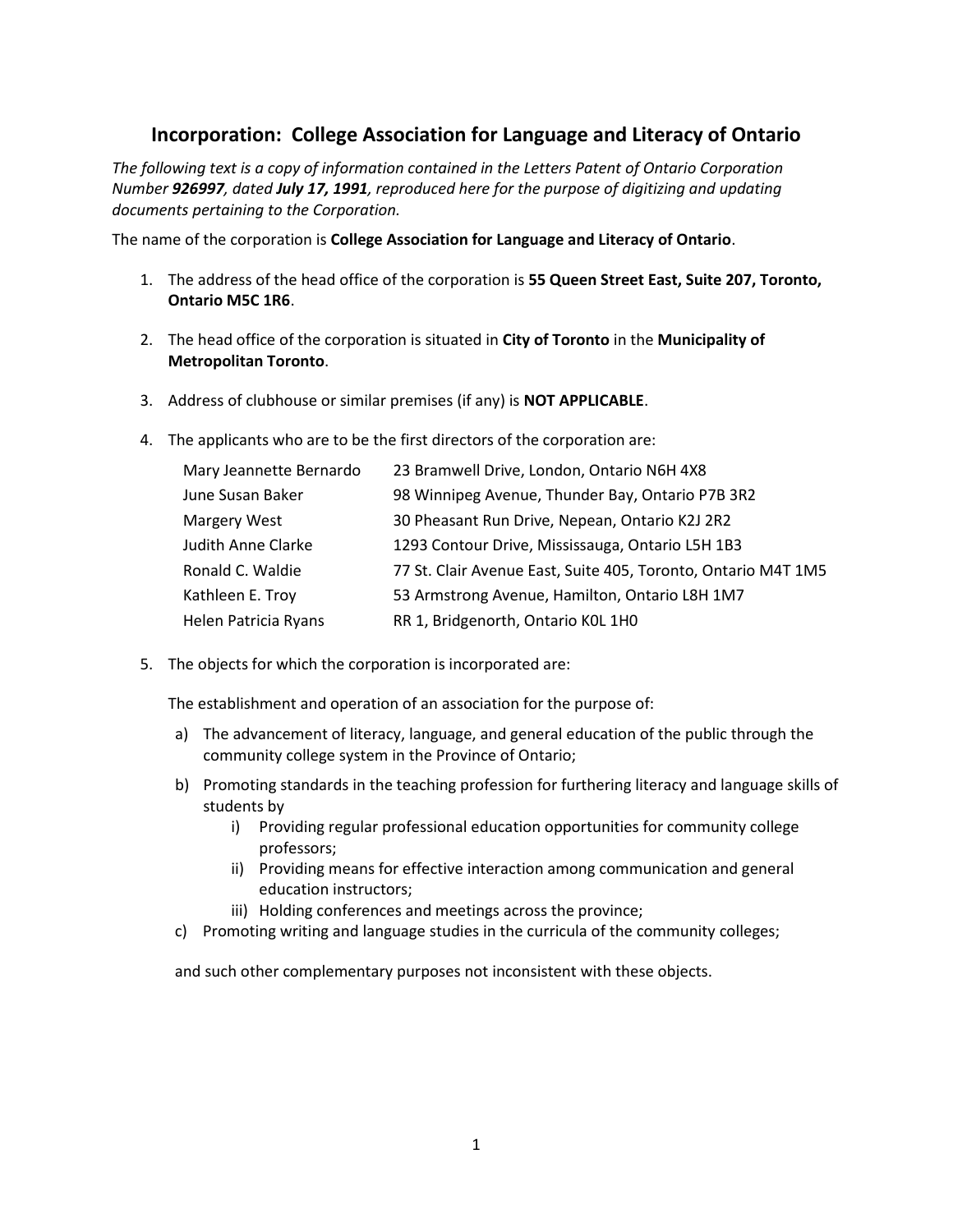6. The special provisions are:

The Association shall have a Board of Directors which shall be responsible for overseeing all aspects of the organization's activities, especially for ensuring that those activities conform to the government guidelines regarding the operation of a non-profit corporation.

- 1. The Board of Directors shall consist of a fixed board of seven directors and in the event that the number of directors is changed by special resolution pursuant to Section 284 of the Corporations Act, the number of directors so fixed shall not be less than five or more than seven, and a minimum of five directors who shall be current professors from Ontario Colleges of Applied Arts and Technology.
- 2. The Board of Directors shall be representative of the regions of the Province of Ontario, and to effect this goal the members shall elect directors to the Board from each of not less than five regions.

## **REGION 1**

Fanshawe College Lambton College St. Clair College

## **REGION 2**

Conestoga College Mohawk College Niagara College

#### **REGION 3**

Georgian College Sir Sanford Fleming College Durham College

#### **REGION 4**

Algonquin College St. Lawrence College Loyalist College

**REGION 5** (Metro West) Sheridan College Humber College **REGION 6** (Metro East) George Brown College Centennial College Seneca College **REGION 7** Sault College Northern College Cambrian College Canadore College Confederation College

#### **REGION 8**

Collège Boréal La Cité collégiale

- 3. The members of the Association shall be all of the Colleges of Applied Arts and Technology of Ontario, and any current professors from Ontario Colleges of Applied Arts and Technology who may apply for membership.
- 4. Directors will normally serve for terms of two years. To ensure continuity, appointments to the Board from Regions 2, 4, 6 and 8 shall be made in calendar years ending in even numbers; Regions 1, 3, 5, and 7 shall make appointments to the Board in calendar years ending in odd numbers, to the extent possible while maintaining representation by not less than five regions and in any event at least three directors shall retire from office in each year as required pursuant to Section 287 (5) of the Corporations Act.
- 5. No director may serve for consecutive two-year terms. After a minimum one-year hiatus, however, a former director may be re-appointed to the board. The original directors from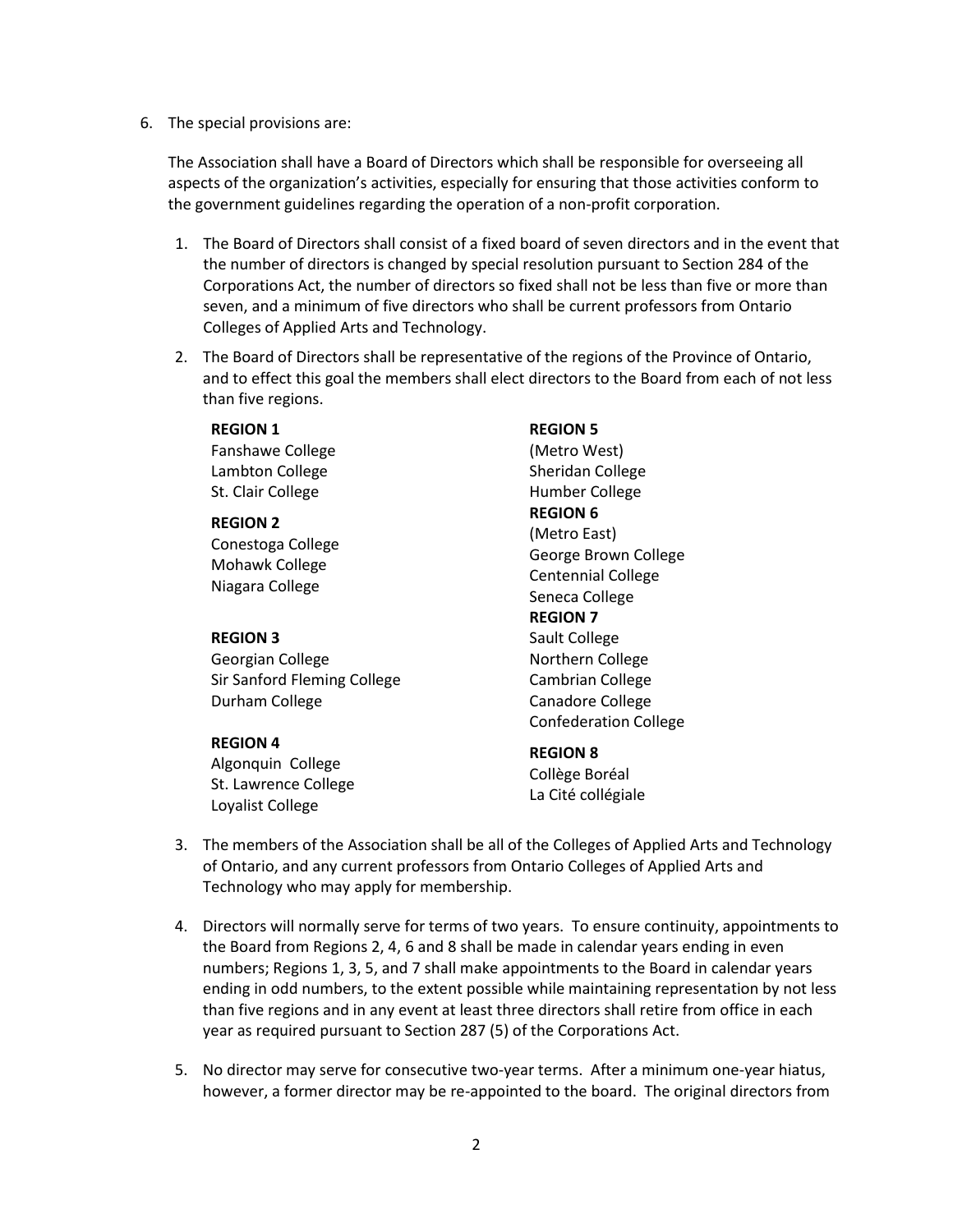Regions 1, 3, 5, and 7 shall serve for a term of one year, and may be appointed to a subsequent two-year term

- 6. Should any director be unwilling or unable to complete his or her term of service, the colleges of that region may appoint a replacement to finish the term. The replacement director would not be eligible for the subsequent two-year term, without the requisite oneyear hiatus.
- 7. Should a future Board of Directors decide to dissolve the Corporation, the assets of the Association, after payment of all just debts are to be given to an organization or organizations within the province of Ontario with objects similar to those of the Association.
- 8. Provided that, and only for such time and during such time as there are not less than seven (7) directors, the Board of Directors shall elect annually from their ranks an Executive Committee consisting of an Association President, a Treasurer, and a Secretary. This Executive committee shall undertake the management of the Association's business as directed by the Board of Directors.

| Mary Jeannette Bernardo | 23 Bramwell Drive,                   | College Professor |
|-------------------------|--------------------------------------|-------------------|
|                         | London, Ontario N6H 4X8              |                   |
| June Susan Baker        | 98 Winnipeg Avenue,                  | College Professor |
|                         | Thunder Bay, Ontario P7B 3R2         |                   |
| <b>Margery West</b>     | 30 Pheasant Run Drive,               | College Professor |
|                         | Nepean, Ontario K2J 2R2              |                   |
| Judith Anne Clarke      | 1293 Contour Drive,                  | College Professor |
|                         | Mississauga, Ontario L5H 1B3         |                   |
| Ronald C. Waldie        | 77 St. Clair Avenue East, Suite 405, | College Professor |
|                         | Toronto, Ontario M4T 1M5             |                   |
| Kathleen E. Troy        | 53 Armstrong Avenue,                 | College Professor |
|                         | Hamilton, Ontario L8H 1M7            |                   |
| Helen Patricia Ryans    | RR 1, Bridgenorth, Ontario KOL 1HO   | College Professor |

9. The names and residence addresses of the applicants are:

Signed by all applicants.

Certified by Ronald C. Waldie, Secretary, as follows:

1. that the Corporation is a representative body and two thirds of those Colleges represented by the Corporation will be members of the Corporation.

Dated 17<sup>th</sup> day of May, 1991.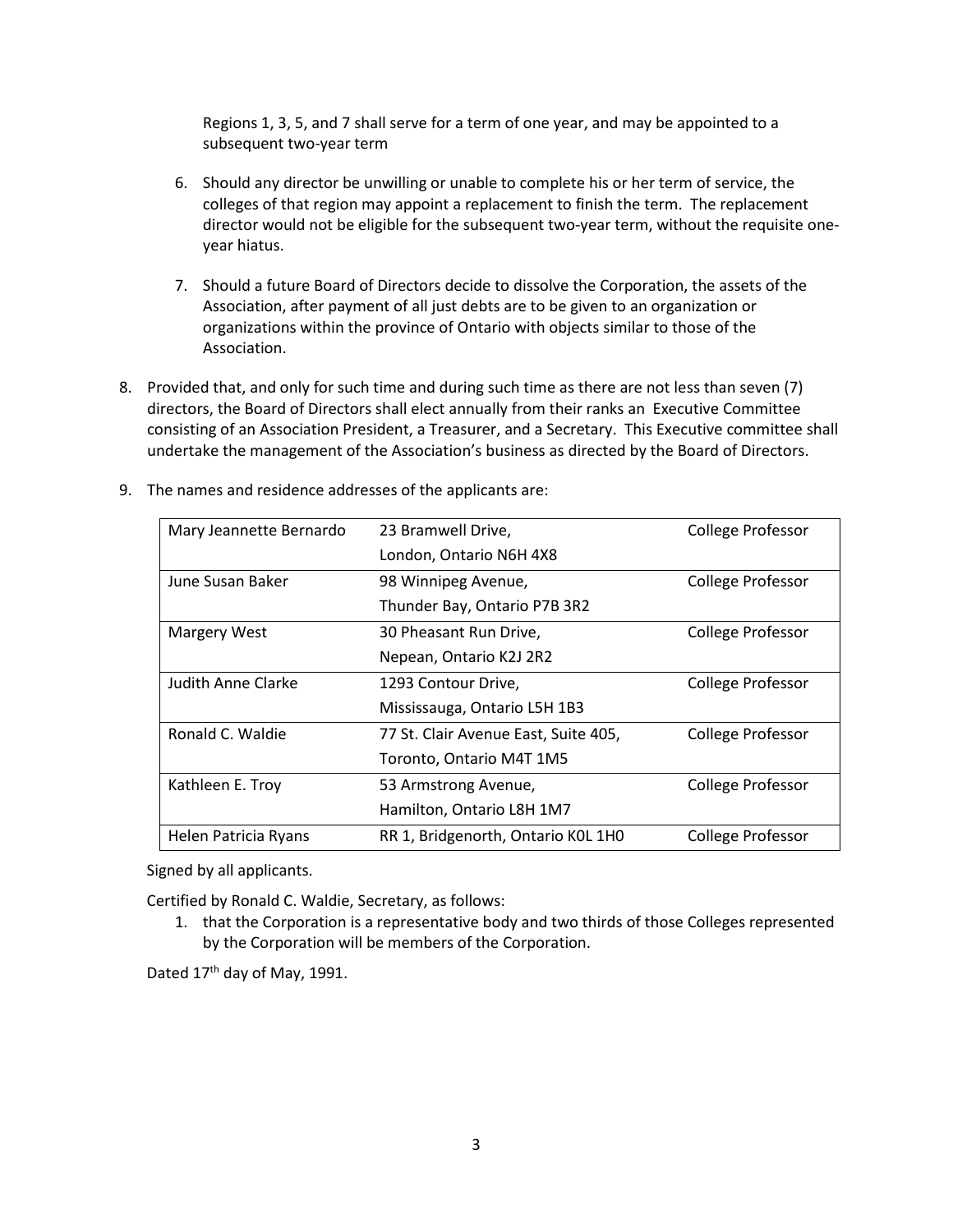# **By-Laws: College Association for Language and Literacy of Ontario**

# BY-LAW NO. 1

A by-law relating generally to the conduct of the business and affairs of College Association for Language and Literacy (herein called the "Corporation").

BE IT ENACTED as a by-law of the Corporation as follows:

# **1. INTERPRETATION**

In this by-law and in all other by-laws and resolutions of the Corporation, unless the context otherwise requires:

- 1.01 "Act" means the Corporations Act, R. S. O. 1980, Chapter 95, and any statute that may be substituted therefor, and includes the Regulations made pursuant thereto;
- 1.02 "Regulations" shall mean Regulations made under the Act from time to time amended or substituted;
- 1.03 "appoint" includes "elect" and vice-versa;
- 1.04 "Letters Patent" means the original or restated constating documentation being the letters patent, or other instrument of incorporation of the Corporation, as amended from time to time;
- 1.05 "board' means the board of directors of the Corporation;
- 1.06 'by-laws" means all by-laws, including special by-laws of the Corporation in force and effect, as amended from time to time;
- 1.07 "Corporation" means this Corporation;
- 1.08 "meeting of members" includes an annual meeting of shareholders and a special meeting of members;
- 1.09 "non-business day" means Saturday, Sunday, and any other day that is a holiday as defined in the Interpretations Act (Ontario);
- 1.10 "recorded address" means, in the case of a member, its address as recorded in the register of the Corporation, and in the case of a director, officer, auditor or member of a committee of the Board, the latest address for such person as recorded in the records of the Corporation;
- 1.11 "person" includes an individual, sole proprietorship, partnership, unincorporated association, unincorporated syndicate, unincorporated organization, trust, body corporate, and a natural person in a capacity as trustee, executor, administrator, or other legal representative;
- 1.12 "signing officer" means, in relation to any instrument, any person authorized to sign the same on behalf of the Corporation under this by-law or by a resolution passed pursuant to this by-law;

All the words and terms appearing in this by-law shall have the same definitions and application as in the Act.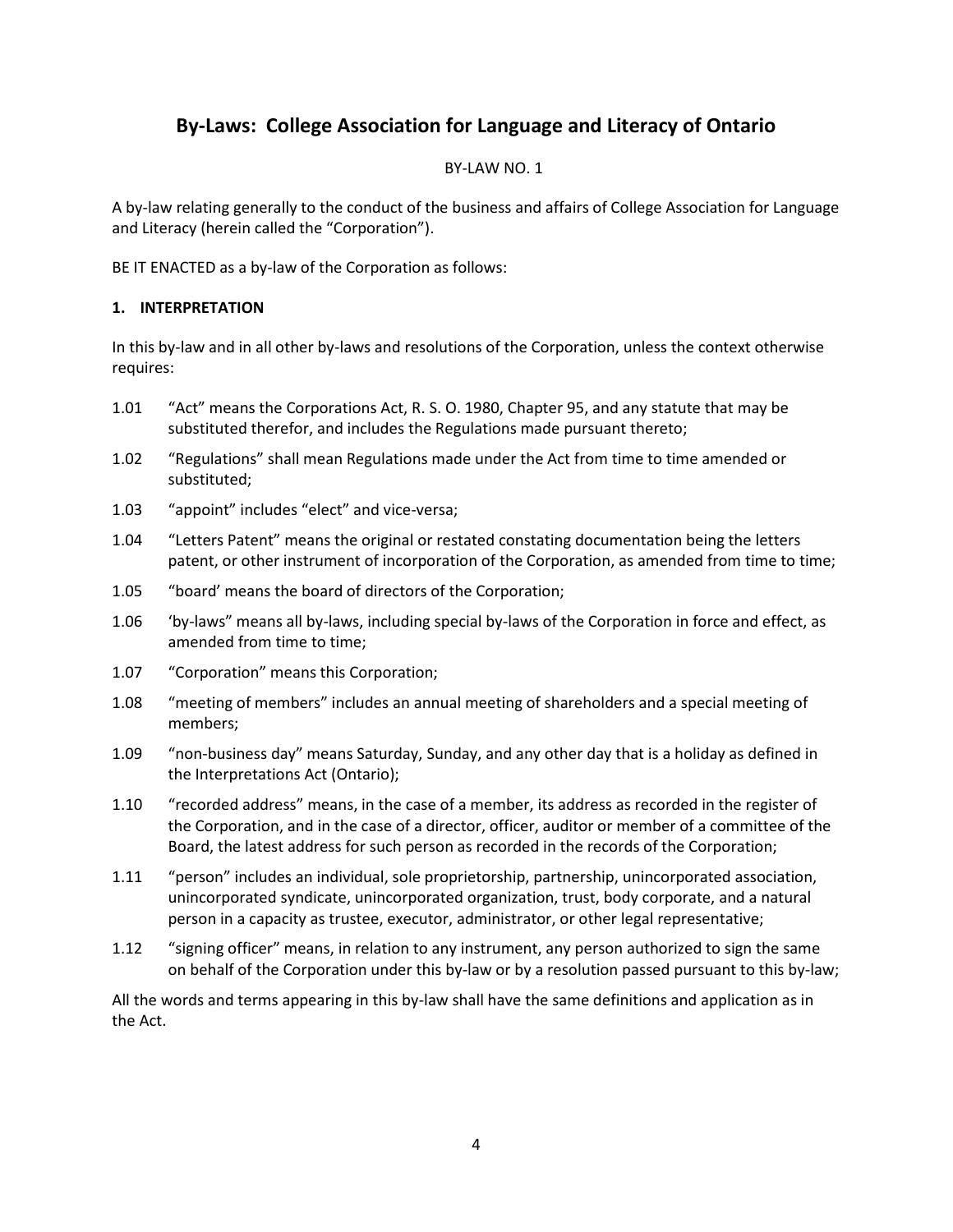# **2. HEAD OFFICE**

The head office of the Corporation shall be in the Municipality of Metropolitan Toronto, in the province of Ontario (subject to change by special resolution) and at such place within the Municipality in Ontario where the head office is from time to time situate as the directors of the Corporation may from time to time by resolution fix. The current head office is c/o Alexandra MacLennan, George Brown College, 200 King St E, Toronto, ON M5A 3W8.

# **3. DIRECTORS**

# 4.01 **Powers**

The business and affairs of the Corporation shall be managed or supervised by a board of directors being composed of:

A board of directors, elected pursuant to the conditions outlined in by-law 7.

# 4.02 **Resident Canadians**

A majority of the directors shall be resident Canadians but where the Corporation has only one or two directors, one director shall be a resident Canadian.

# 4.03 **Qualifications**

Any individual, who is a member, may be a director of the Corporation, except a person who:

- 4.03.1 is less than eighteen years of age;
- 4.03.2 is of unsound mind and has been found so by a court in Canada or elsewhere;
- 4.03.3 has the status of a bankrupt; and,
- 4.03.4 Subject to Section 286 of the Act, each director shall be a member of the Corporation or shall become a member within ten (10) days after election or appointment as a director;

# 4.04 **Election and Term**

Subject to the provisions of the Act, and the Letters Patent of the Corporation, the election of directors shall take place at the first meeting of the members and at each succeeding annual meeting at which an election of directors is required and shall be by ballot, unless there is only one accepted nomination, in which case that individual is acclaimed. To ensure continuity, every effort should be made to hold elections for regions 1, 3, 5, 7 and elections for regions 2, 4, 6, 8 in alternating years

The directors shall hold office for an expressly stated term in accordance with the Letters Patent in Corporation.

- 4.04.1 A director is eligible to serve as a member of the Executive (President, Vice President, Treasurer, Secretary) beyond the two-term limit, for a maximum of two two-year terms in an Executive position.
- 4.04.2 A maximum of three Directors at any one time may be members whose employment with the colleges is other-than-full-time, provided that they are employed at least two of three semesters in a three-semester period.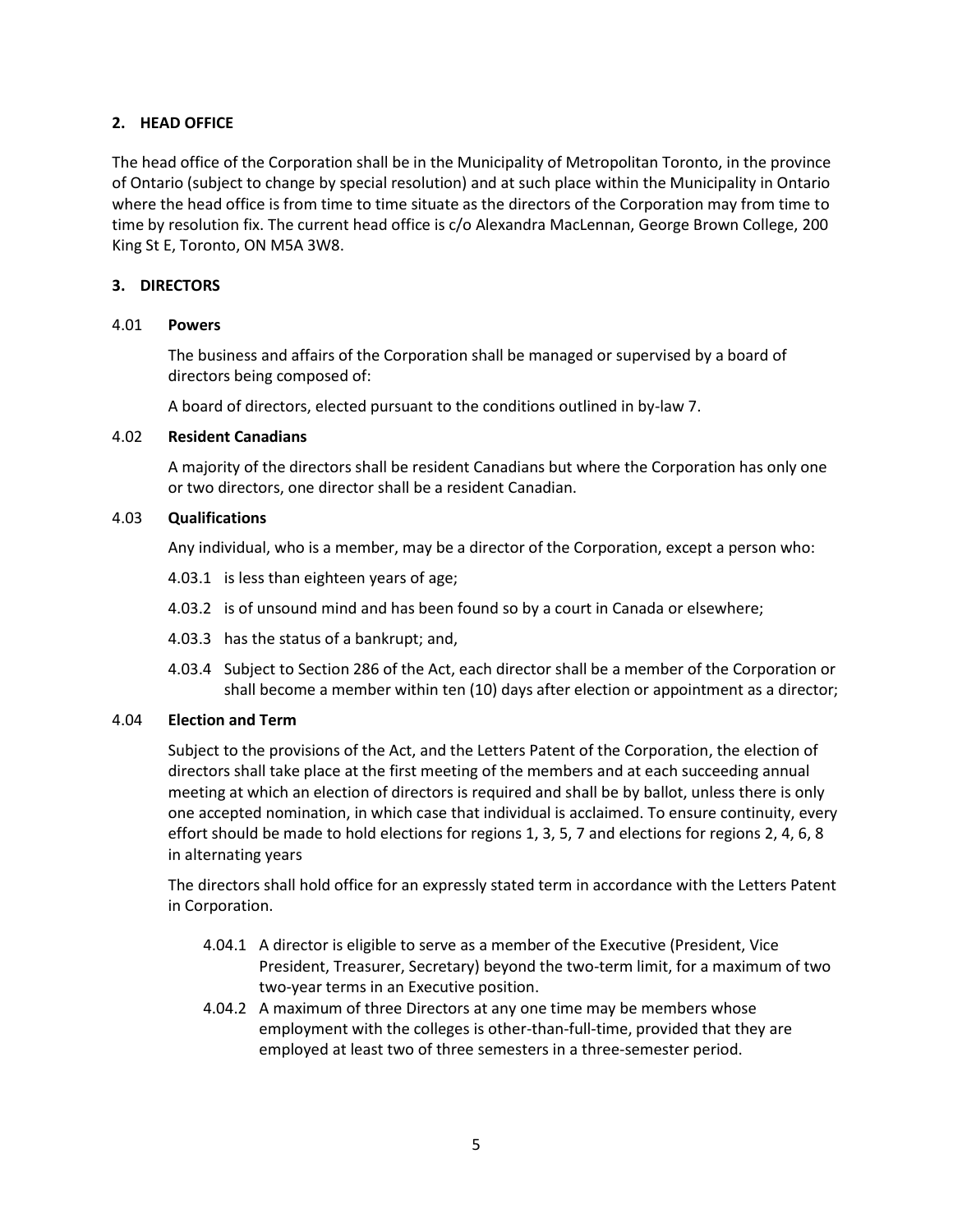#### 4.05 **Resignation**

A director may resign from office upon giving a written resignation to the Corporation and such resignation becomes effective when received by the corporation or at the time specified in the resignation, whichever is later, provided that a director named in the articles shall not be permitted to resign any office held unless at the time the resignation is to become effective a successor is elected or appointed, or unless the Board of directors otherwise consents.

## 4.06 **Removal**

The members may, by ordinary resolution at an annual meeting remove any director or directors from office before the expiration of that director's term and may, by a majority of the votes cast at the meeting, elect any person to replace the removed director for the remainder of the term, subject to and in the manner provided by the Letters Patent of the Corporation.

## 4.07 **Vacation of Office**

A director ceases to hold office upon death, upon removal from office by the members, or upon ceasing to have the necessary qualifications, or earlier if the director shall have submitted a resignation as director; in which last-mentioned event the director shall cease to hold office at the latest of (i) the time when such resignation is sent or delivered to the corporation and (ii) the time, if any, specified in such resignation as the effective time of such resignation and (iii) the date that the consent of the Board of Directors provides, if such consent is necessary pursuant to paragraph 4.05 above.

## 4.08 **Vacancies**

Where a vacancy occurs on the board, a quorum of the directors then in office may appoint a person to fill the vacancy for the remainder of the term, except in the case of a vacancy resulting from an increase in the number of directors or the maximum number of directors required to be elected at any meeting of members.

If there is not a quorum of directors or if there has been a failure to elect the number of directors required by the Letters patent, or in the case of a variable board as required by special resolution, the directors then in office shall forthwith call a special meeting of members to fill the vacancy, and, if they fail to call a meeting or if there are no directors then in office, the meeting may be called by any member.

Where there is a vacancy in the board, the remaining directors may exercise all the powers of the board so long as a quorum remains in office.

## **5. MEETINGS OF DIRECTORS**

#### 5.01 **Place of meetings**

Meetings of the board may be held at the registered office of the Corporation or at any other place within Ontario.

#### 5.02 **Meetings by communications facilities**

Where all the directors are present at or participating in the meeting have consented thereto, any director may participate in a meeting of the board by means of conference telephone, electronic or other communication facilities as permit all persons participating in the meeting to communicate with each other simultaneously and instantaneously and a director participating in such a meeting is deemed for the purpose of the Act and these by-laws to be present at the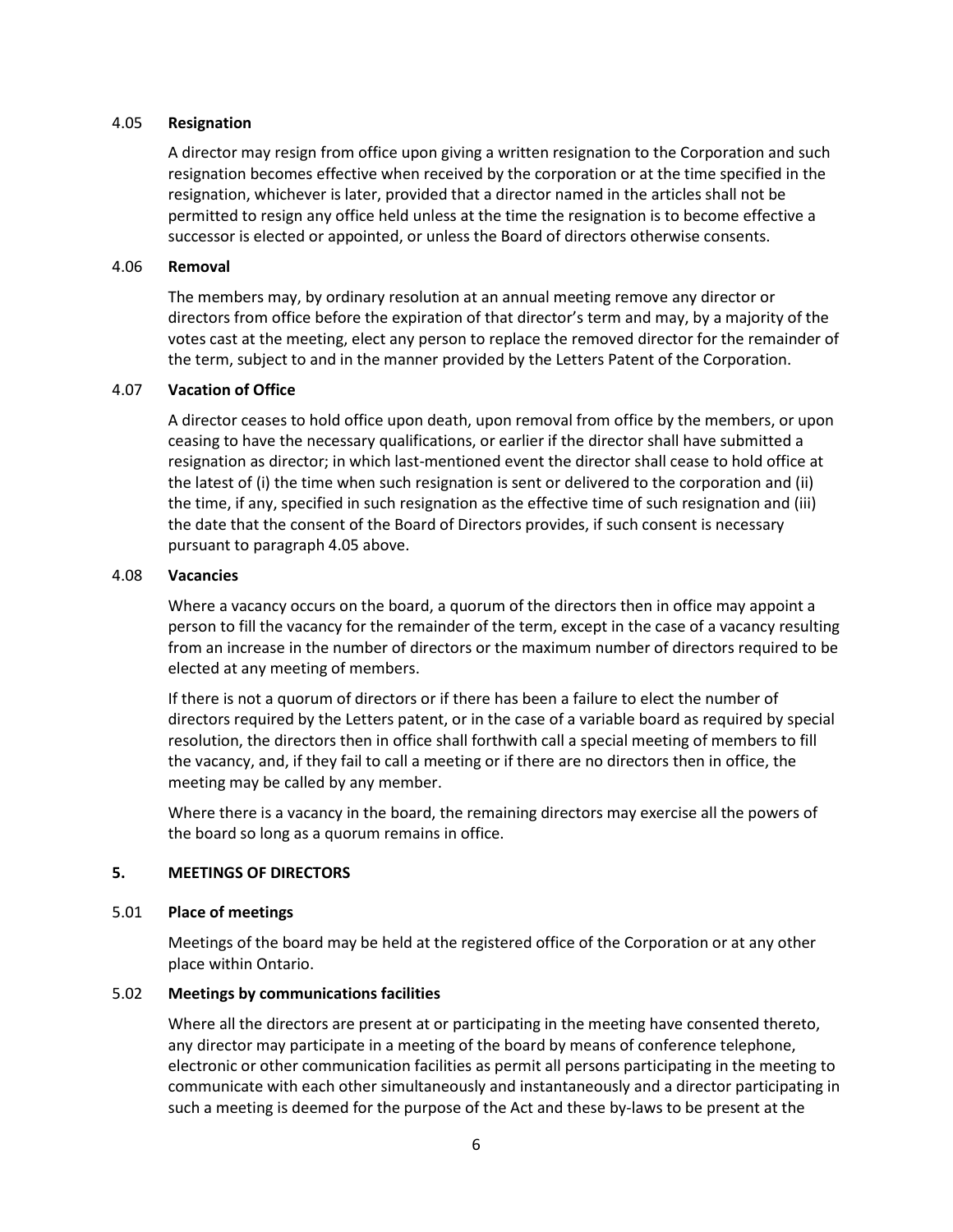meeting. Any such consent shall be effective whether given before or after the meeting to which it relates and may be given with respect to all board or committee meetings.

#### 5.03 **Calling of meetings**

Meetings of the board shall be held from time to time at such place, at such time and on such day as the president or a vice-president who is a director or any two directors may determine, and the secretary shall call meetings when directed or authorized by the president or by a vicepresident who is a director or by any two directors.

Notice of every meeting so called shall be given to each director not less than seven days (excluding any part of a Sunday and of a holiday as defined by the Interpretation Act) before the time when the meeting is to be held, except that no notice of a meeting shall be necessary if all the directors are present or if those absent have waived notice of or otherwise signified their consent to the holding of such meeting.

A notice of a meeting of directors need not specify the purpose or the business to be transacted at the meeting except where the Act requires such purpose or business to be specified.

#### 5.04 **Regular meetings**

The board may appoint a day or days in any month or months for regular meetings at a place and hour to be named.

A copy of any resolution of the board fixing the place and time of regular meetings of the board shall be sent to each director forthwith after being passed, but no other notice shall be required for any such regular meetings.

# 5.05 **Attendance of auditors**

The auditors of the Corporation, if any, shall be entitled to attend and be heard at meetings of the board, on matters relating to their duties as auditors.

#### 5.06 **First meeting of new Board**

Each newly elected board may without notice hold its first meeting for the purpose of organization and the election and appointment of officers immediately following a meeting of members at which such board is elected, provided that a quorum of directors is present.

#### 5.07 **Quorum**

Where the Corporation has only one director, that director may constitute a quorum for the transaction of business at any meeting of the board.

Where the Corporation has two directors both directors of the Corporation must be present at any meeting of the board to constitute a quorum.

Subject to the articles or by-laws of the corporation a majority of the number of directors required by the articles constitutes a quorum at any meeting of directors but in no case shall a quorum be less than four-sevenths of the number of directors, as the case may be.

#### 5.08 **Resident Canadians**

Directors shall not transact business at a meeting of the board unless a majority of the directors present are resident Canadians.

However, directors may transact business at a meeting of the board where a majority of resident Canadian directors is not present if,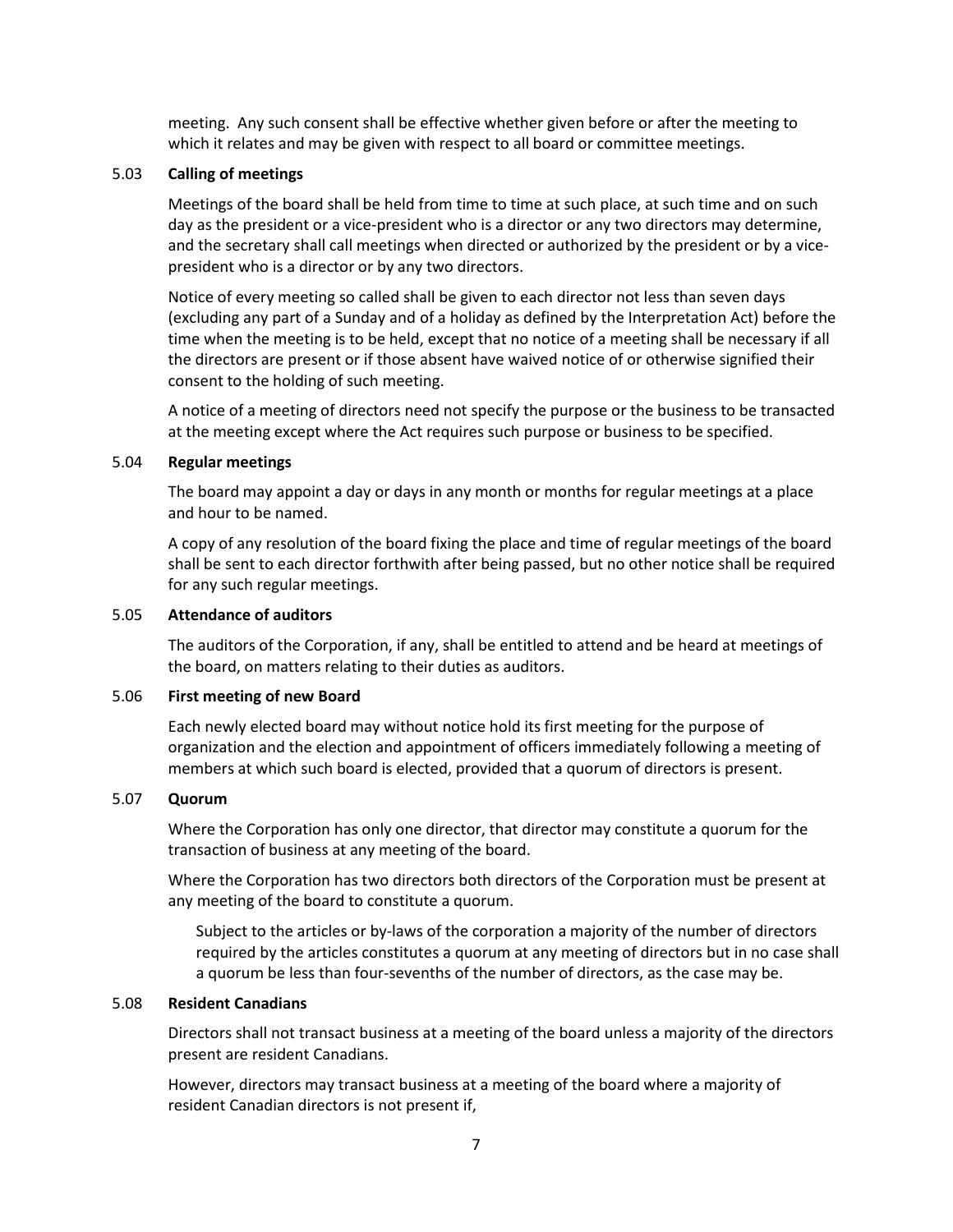- 5.08.1 a resident Canadian director who is unable to be present approves in writing or by telephone or other communications facilities the business transacted at the meeting, and
- 5.08.2 a majority of resident Canadian directors would have been present had the director been present at the meeting.

#### 5.09 **Chair**

The Chair of any meeting of the board shall be the first mentioned of such of the following officers as have been appointed and is a director and is present at the meeting:

5.09.1 President, or

5.09.2 Vice-President

If no such officer is present, the directors present shall choose one of their members to be Chair.

#### 5.10 **Votes to govern**

At all meetings of the board, every question shall be decided by a majority of the votes cast on the question.

## 5.11 **Casting vote**

In the case of an equality of votes on any question at a meeting of the board, the Chair of the meeting shall be entitled to a second or casting vote.

## 5.12 **Disclosure of interests in contracts**

Every director or officer of the Corporation who is a party to a material contract or proposed material contract with the Corporation, or is a director or an officer or has a material interest in any corporation which is party to a material contract or proposed material contract with the Corporation shall disclose in writing to the corporation or request to have entered in the minutes of the meeting of directors the nature and extent of his interest as required by section 132 of the Act.

#### 5.13 **Resolution in lieu of meeting**

A resolution in writing, agreed to by all the directors entitled to vote on that resolution at a meeting of directors or a committee of directors, is as valid as if it had been passed at a meeting of directors or committee of directors. A copy of every such resolution shall be kept with the minutes.

#### **6. REMUNERATION AND INDEMNIFICATION**

#### **6.01 Remuneration**

In addition, directors shall be paid sums in respect of their out-of-pocket expenses incurred in performing their requested duties on behalf of the Corporation and in attending board, committee, or members' meetings or otherwise in respect of the performance by them of their duties as the board may from time to time determine, but shall not otherwise be remunerated for their services as directors.

#### **6.02 Limitation of liability**

No director shall be liable for the acts, receipts, neglects or defaults of any other director or officer or employee, or for joining in any receipt or other act for conformity, or for any loss,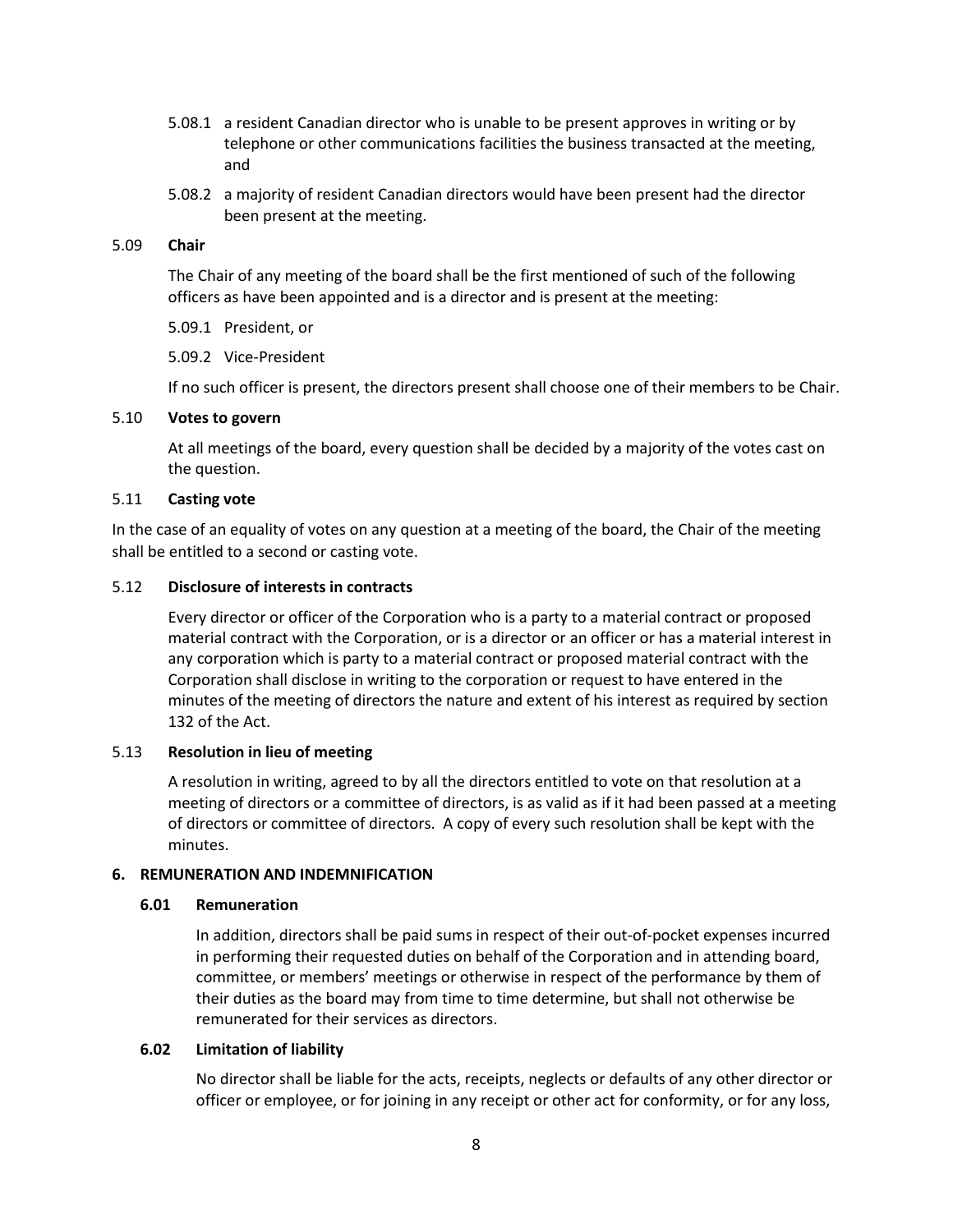damage or expense happening to the corporation through the insufficiency or deficiency of title to any property acquired for or on behalf of the Corporation, or for the insufficiency or deficiency of any security in or upon which any of the monies of the corporation shall be invested, or for any loss or damage arising from the bankruptcy, insolvency or tortious acts of any person with whom any of the monies, securities or effects of the Corporation shall be deposited, or for any loss occasioned by any error of judgement or oversight on the part of that director, or for any other loss, damage or misfortune whatever which shall happen in the execution of the duties of the office held or in relation thereto, unless the same are occasioned by the director's own willful neglect or default; provided that nothing herein shall relieve any director or officer from the duty to act in accordance with the Act or from liability for any breach thereof.

#### **6.03 Indemnity of directors and officers**

Except as provided in section 136 of the Act, every director and officer of the Corporation, every former director and officer of the Corporation or a person who acts or acted at the Corporation's request as a director or officer of a body corporate of which the Corporation is or was a shareholder or creditor, and the heirs and legal representatives of a director shall, from time to time, be indemnified and saved harmless by the Corporation from and against all costs, charges, and expenses, including an amount paid to settle an action or satisfy a judgment, reasonably incurred in respect of any civil, criminal or administrative action or proceeding to which the director is made party by reason of being or having been a director or officer of such corporation or body corporate, if,

- 6.03.1 the director acted honestly and in good faith with a view to the best interests of the Corporation; and
- 6.03.2 in the case of a criminal or administrative action or proceeding that is enforced by a monetary penalty, the director had reasonable grounds for believing that his action was lawful.

#### **6.04 Insurance**

Subject to the limitations contained in the Act, the corporation may purchase and maintain such insurance for the benefit of its directors and officers as such, as the board may from time to time determine.

## **7. OFFICERS**

#### **Election or appointment**

At the Annual General Meeting, in conjunction with the election of new directors, members will elect an Executive consisting of a President, Vice President, Treasurer, and Secretary. Any two of the said offices may be held by the same person.

To ensure continuity, every effort should be made to hold elections for regions 1, 3, 5, 7 and election for regions 2, 4, 6, 8 in alternating years.

#### **7.01 Removal of officers**

All officers, in the absence of agreement to the contrary, shall be subject to removal by resolution of the board at any time with or without cause, without prejudice to such officer's rights under any employment contract. Otherwise each officer elected or appointed by the board shall hold office until his or her successor is elected or appointed.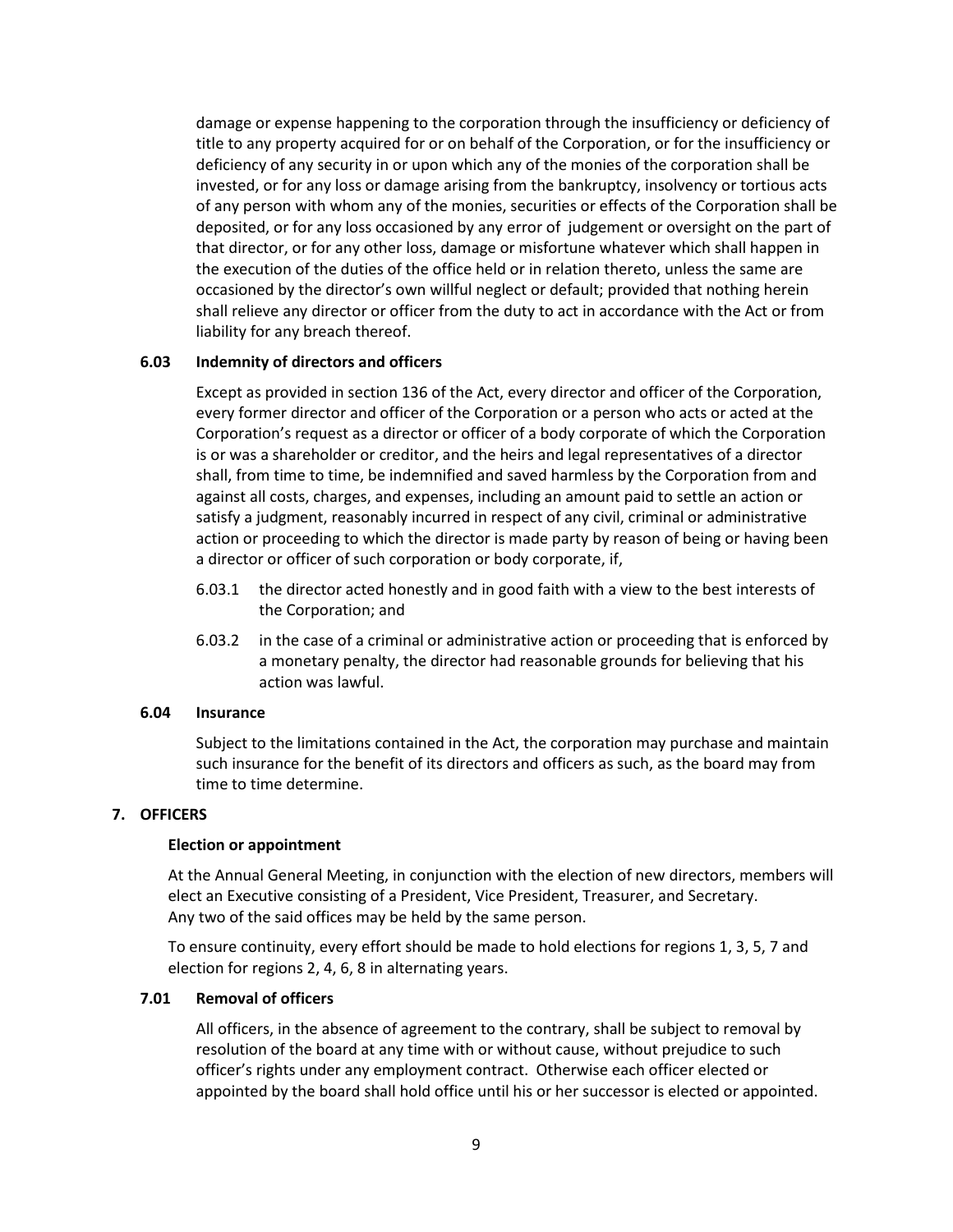# **7.02 President**

The president shall be the chief executive officer of the corporation.

The president shall, if present, preside at all meetings of the members and of the board of directors and shall be charged with the general supervision of the business and affairs of the Corporation except the power to do anything restricted by the Act.

## **7.03 Vice-President**

The vice-president, or if there are more than one, the vice-presidents in order of seniority (as determined by the board) shall be vested with all the powers and shall perform all the duties of the president in the absence or disability or refusal to act of the president, except that he or she shall not preside at meetings of the directors or members unless he or she is qualified to attend meetings of directors or members as the case may be.

If a vice-president exercises any such duty or power, the absence or inability of the president shall be presumed with reference thereto.

A vice-president shall also perform such duties and exercise such powers as the president may from time to time delegate to him or her as the board may prescribe.

# **7.04 Secretary**

The secretary shall attend all meetings of the directors, shareholders and committees of the board and shall enter or cause to be entered in books kept for that purpose minutes of all proceedings at such meetings; the secretary shall give, or cause to be given, when instructed, notices required to be given to shareholders, directors, auditors and members of committees; the secretary shall be the custodian of all books, papers, records, documents and other duties as may from time to time be prescribed by the board.

## **7.05 Treasurer**

The treasurer shall keep, or cause to be kept proper accounting records as required by the Act; the treasurer shall deposit or cause to be deposited all monies received by the corporation in the Corporation's bank account; the treasurer shall, under direction of the board, supervise the safekeeping of securities and the disbursements of the fund of the Corporation;

- 7.05.1 the treasurer shall render to the board, whenever required, an account of their transactions as treasurer of and of the financial position of the Corporation;
- 7.05.2 and the treasurer shall perform such other duties as may from time to time be prescribed by the board.

#### **7.06 Conference manager**

The directors shall appoint a conference manager in each year, who need not be a director. The conference manager shall report to all meetings of the board and be authorized to enter into contracts for conference proceedings for the current year and perform such other duties as may from time to time be prescribed by the board.

#### **7.07 Other officers**

The duties of all other officers of the Corporation shall be such as the terms of their engagement call for or the board requires of them.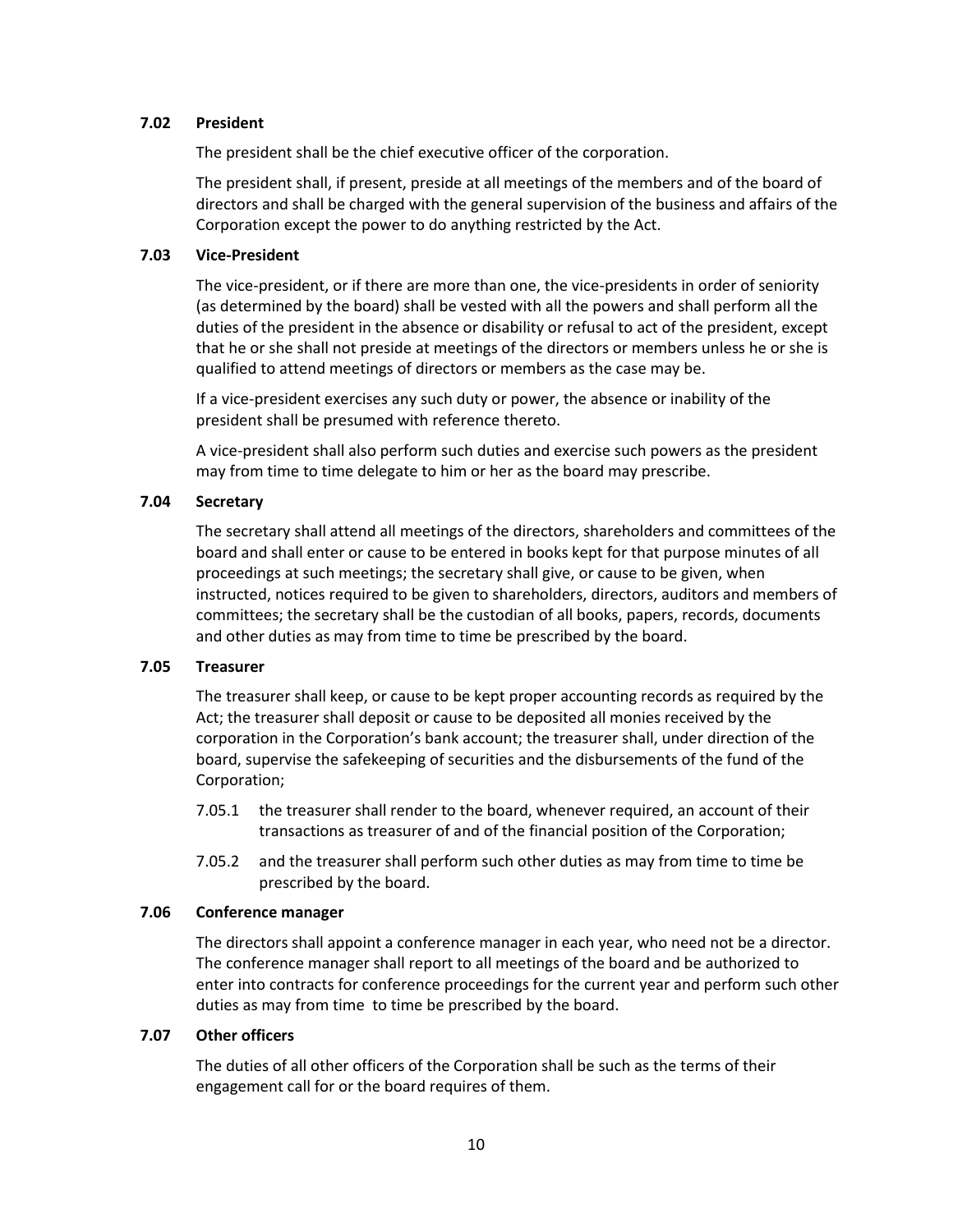Any of the powers and duties of an officer to whom an assistant has been appointed may be exercised and performed by such assistant, unless the board otherwise directs.

## **7.08 Variation of duties**

From time to time the board may vary, add to or limit the powers and duties of any officer or officers, but shall not delegate to any officer any of the powers set forth in sub-section 127 (3) of the Act.

# **7.09 Agents and attorneys**

The board shall have power from time to time to appoint agents or attorneys for the Corporation in or out of Ontario with such powers of management or otherwise (including the power to sub-delegate) as may be thought fit.

## **7.10 Fidelity bonds**

The board may require such officers, employees and agents of the Corporation as it deems advisable to furnish bonds for the faithful performance of their duties, in such form and with such surety as the board may from time to time prescribe.

## **8. Members**

## **8.01 Membership**

The membership shall consist of the applicants for the incorporation of the corporation for so long as they otherwise qualify as such, all community colleges in Ontario and such other individuals as apply and are admitted as members as provided by the Letters Patent.

## **8.02 Dues**

There shall be no dues or fees payable by members in accordance with the provisions of the Letters Patent of the Corporation.

# **8.03 Annual and other meetings of members**

The annual or any other general meeting of the members shall be held at the head office of the Corporation or elsewhere in Ontario as the Board of directors may determine and on such day as the said directors shall appoint. The agenda shall be circulated not later than two weeks prior to the general meeting.

At every annual meeting, in addition to any other business that may be transacted, the report of the directors, the financial statement and the report of the auditors shall be presented and a Board of Directors elected and auditors appointed for the ensuing year and the remuneration of the auditors shall be fixed. The members may consider and transact any business either special or general without any notice thereof at any meeting of the members. The Board of Directors or the President or Vice-President shall have power to call at any time a general meeting of the members of the Corporation. No public notice nor advertisement of members' meetings, annual or general, shall be required, but notice of the time and place of every such meeting shall be given to each member by sending the notice by prepaid mail or telegraph, ten days before the time fixed for the holding of such meeting; provided that any meeting of members may be held at any time and place without such notice if all members of the Corporation are present thereat or, and at such meeting any business may be transacted which the Corporation at annual or general meetings may transact.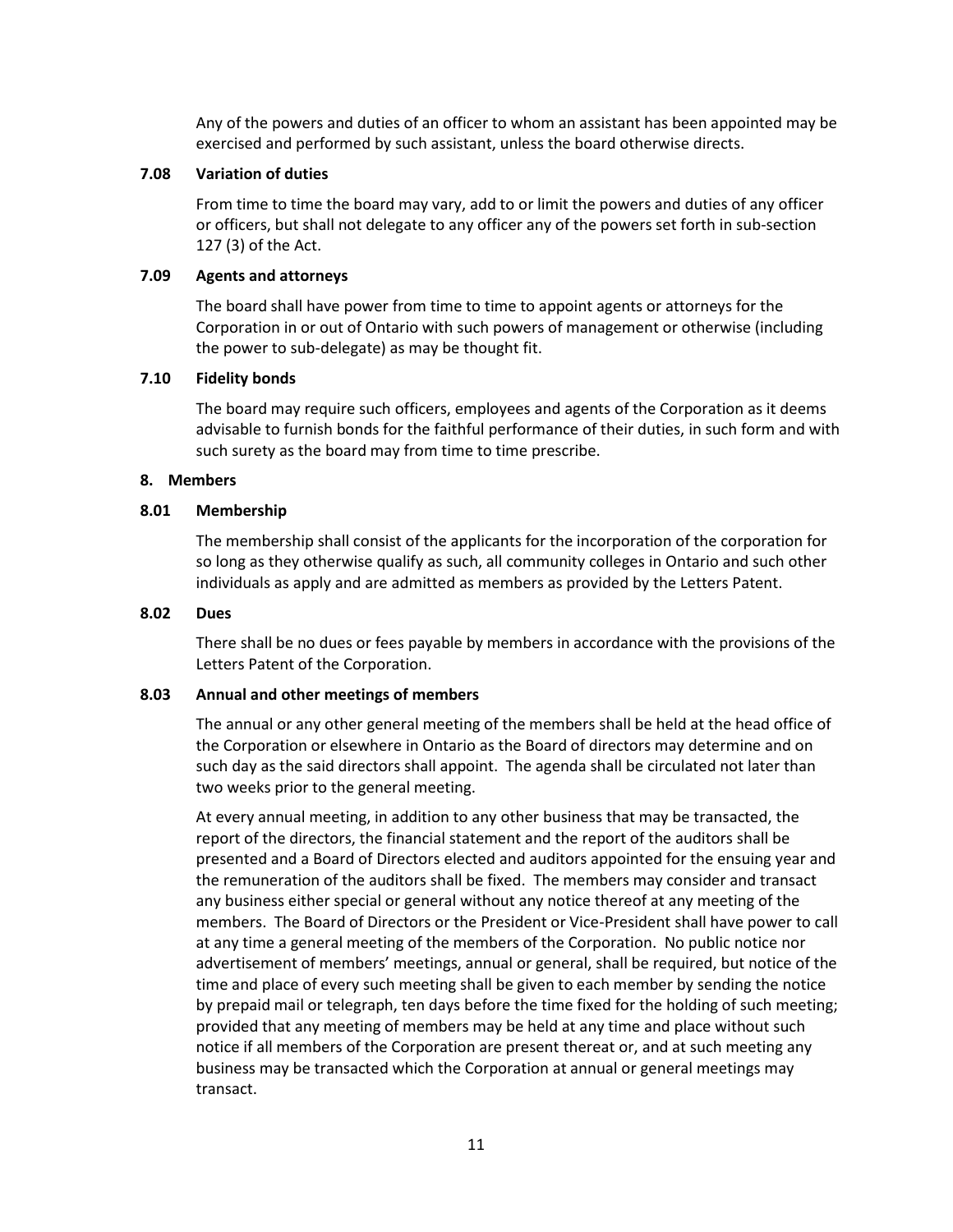## **8.04 Error or omission in notice**

No accidental error or omission in giving notice of any annual general meeting or any adjourned meeting, whether annual or general, of the members of the Corporation shall invalidate such meeting or make void any proceedings taken thereat and any member may at any time waive notice of any such meeting and may ratify, approve and confirm any or all proceedings taken or had thereat. For the purpose of sending notice to any member, director or officer for any meeting or otherwise, the address of any member, director or officer shall be his last address recorded on the books of the Corporation.

# **8.05 Adjournments**

Any meeting of the corporation or of the directors may be adjourned to any time and from time to time and such business may be transacted at such adjourned meeting as might have been transacted at the original meeting from which such adjournment took place. No notice shall be required of any such adjournment. Such adjournment may be made notwithstanding that no quorum if (sic) present.

# **8.06 Quorum of members**

A quorum for the transaction of business at any meeting of members shall consist of not less than fifteen members representing at least three regions.

## **8.07 Voting of members**

Subject to the provisions, if any, contained in the Letters Patent of the Corporation, each member of the Corporation shall at all meetings of members be entitled to one vote.

At all meetings of members every question shall be decided by a majority of votes of the members present in person unless otherwise required by the by-laws of the corporation, or by law. Every question shall be decided in the first instance by a ballot, with every member having the right to one vote. The result of such poll shall be deemed to decision of the Corporation.

# **9. FINANCIAL YEAR**

# **9.01 Fiscal year**

Unless otherwise ordered by the Board of Directors, the fiscal year of the Corporation shall terminate on the fiscal year of the Corporation shall terminate on the 30th day of September in each year.